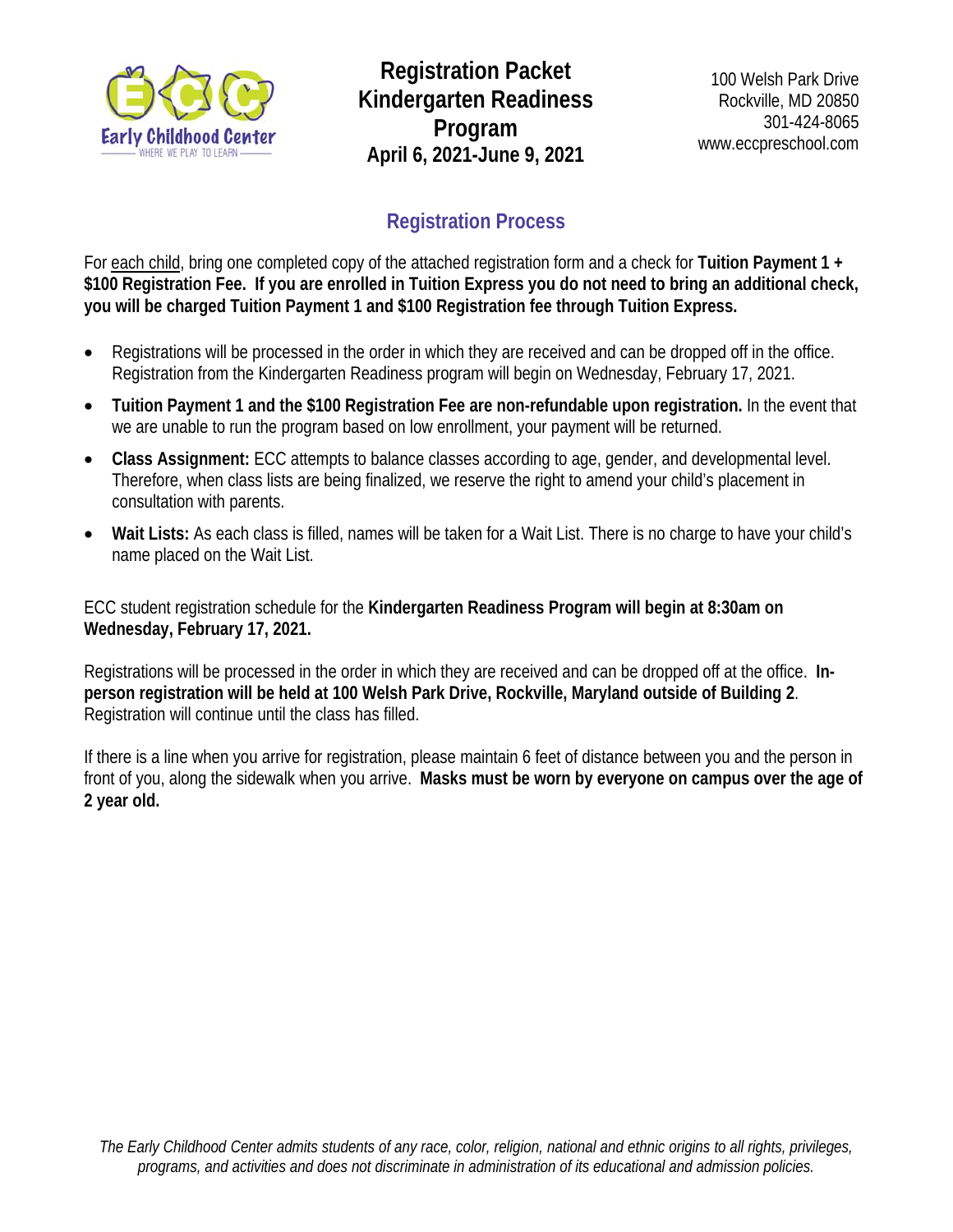

## **General Information**

- **Program Details:** ECC offers preschool classes for children ages 2 to 5, with small class sizes and flexible schedules. Information about our programs can be located at https://www.eccpreschool.com/programs.
	- o **Morning Classes:** The Kindergarten Readiness program is Monday-Friday 9:00am to 12:20pm.
		- Preschool classes (2s, 3s, and PreK) will be run concurrently in other classrooms
- **Class Size:** ECC is proud to have low teacher/child ratios in its classes. Class size is not only determined by the size of the physical space, but also class makeup and age of the children. The Kindergarten Readiness program will have a maximum of 10 children.
- **Calendar:** ECC closely follows the Montgomery County Public School calendar for breaks and closings. Please see the ECC calendar on the website**.**
- **Summer Program:** ECC offers an optional six-week Summer Program from mid-June through July. Due to current COVID protocols, the program information for Summer 2021 is still being determined. Program information will be made available by the end of March 2021.
- **Information Sharing:** Please note that the family's mailing address, phone, email address, parent's and child's name along with his/her birth date will be shared with other ECC families in the form of a class list/directory. Email addresses will be added to the school listserv in order to maintain good communication between the school and your family. Parents are reminded that this information is to be used only for ECC business and not for other solicitations.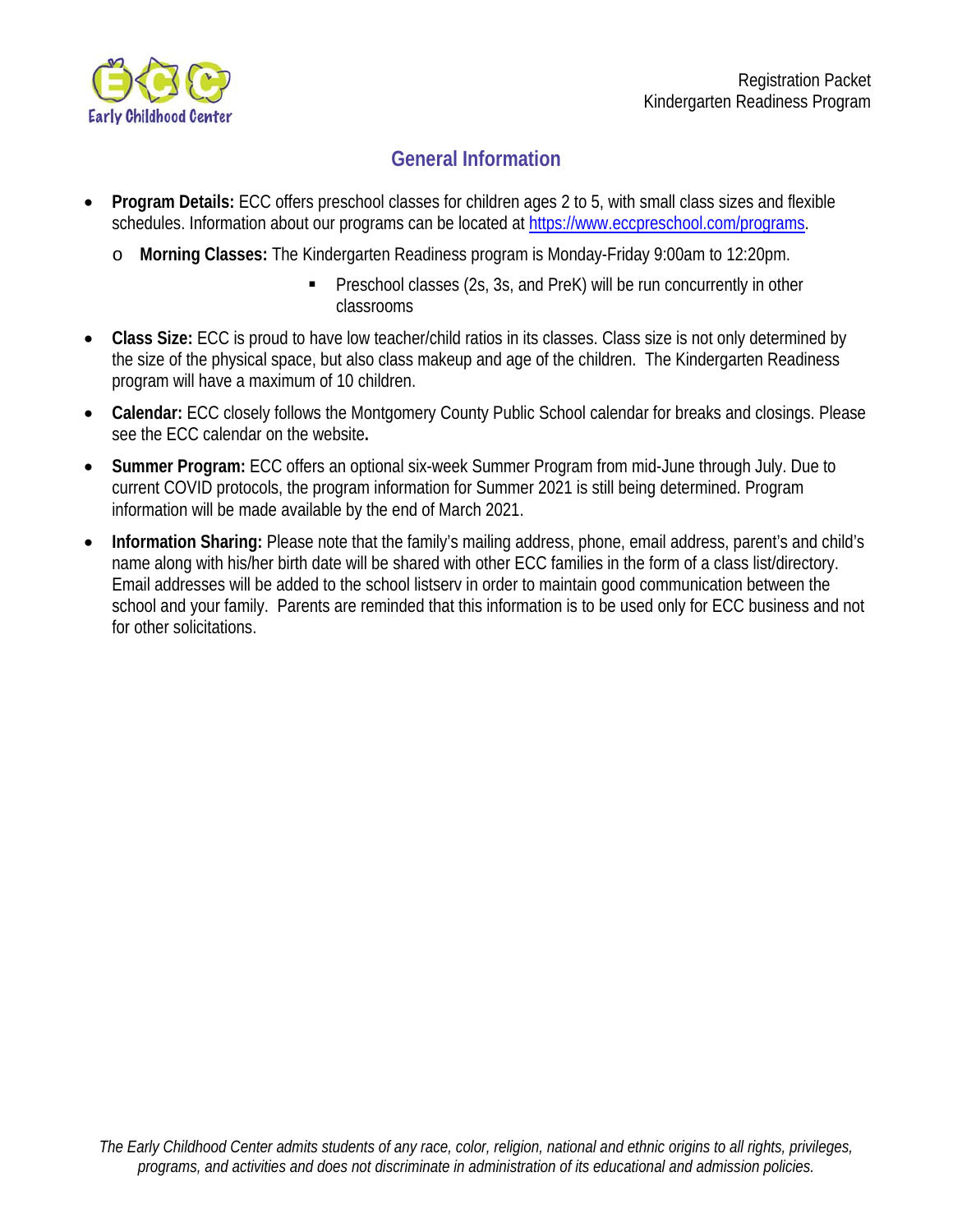

## **Enhanced COVID Protocols**

With the safety of children and staff as a priority, we have developed ECC COVID protocols in compliance with directives from the Center for Disease Control (CDC), Maryland State Department of Education (MSDE), and the Montgomery County Health Department. We continue to monitor the COVID situation and may add to, or modify, any ECC policies, including these, as we believe may be necessary and appropriate.

### **Class Cohorts**

- Children are assigned to classes of up to 10 children with 2 teachers in each classroom for the 2s, 3s, and Kindergarten Readiness program. Children are assigned to classes of up to 12 children with 2 teachers for the Pre-K classroom.
- Classroom groups are stable in that the same group of children and the same teachers remain in the same classroom throughout the day (cohort separation).
- Cohorts remain the same for the Afternoon Adventure.
- Only one group may use the outdoor playground area at a time. Play equipment is professionally cleaned between each group's use.
- Adequate supplies are available to minimize sharing of high touch materials to the extent possible (art supplies, equipment etc.) or are limited to use by one group of children at a time and cleaned and disinfected between uses.
- Classes will spend as much time outside as possible. Please make sure to send weather appropriate clothing.

### **Drop-off/pick-up protocols**

- Student drop-off will be staggered; families are assigned a time to arrive at school.
- Adults and children over the age of 2 must wear masks on campus.
- Adults other than ECC staff will not be permitted to enter the ECC building.
- Health screening conducted at drop off which includes temperature check, whether the child or anyone in the household has COVID symptoms, any signs of illness in the child, or any recent exposure to COVID.
- Car and walker pick-up are conducted outside in the circle at the entrance to the property.

#### **Healthy environment**

- Adults and children over the age of 2 must wear masks on campus. Staff must wear a mask while working and at all times on campus.
- Masks will be worn at all times except while eating, drinking or resting. Masks will be changed anytime they are soiled or wet.
- Children and staff are required to wash their hands upon entry to the building, and frequently throughout the day.

*The Early Childhood Center admits students of any race, color, religion, national and ethnic origins to all rights, privileges, programs, and activities and does not discriminate in administration of its educational and admission policies.*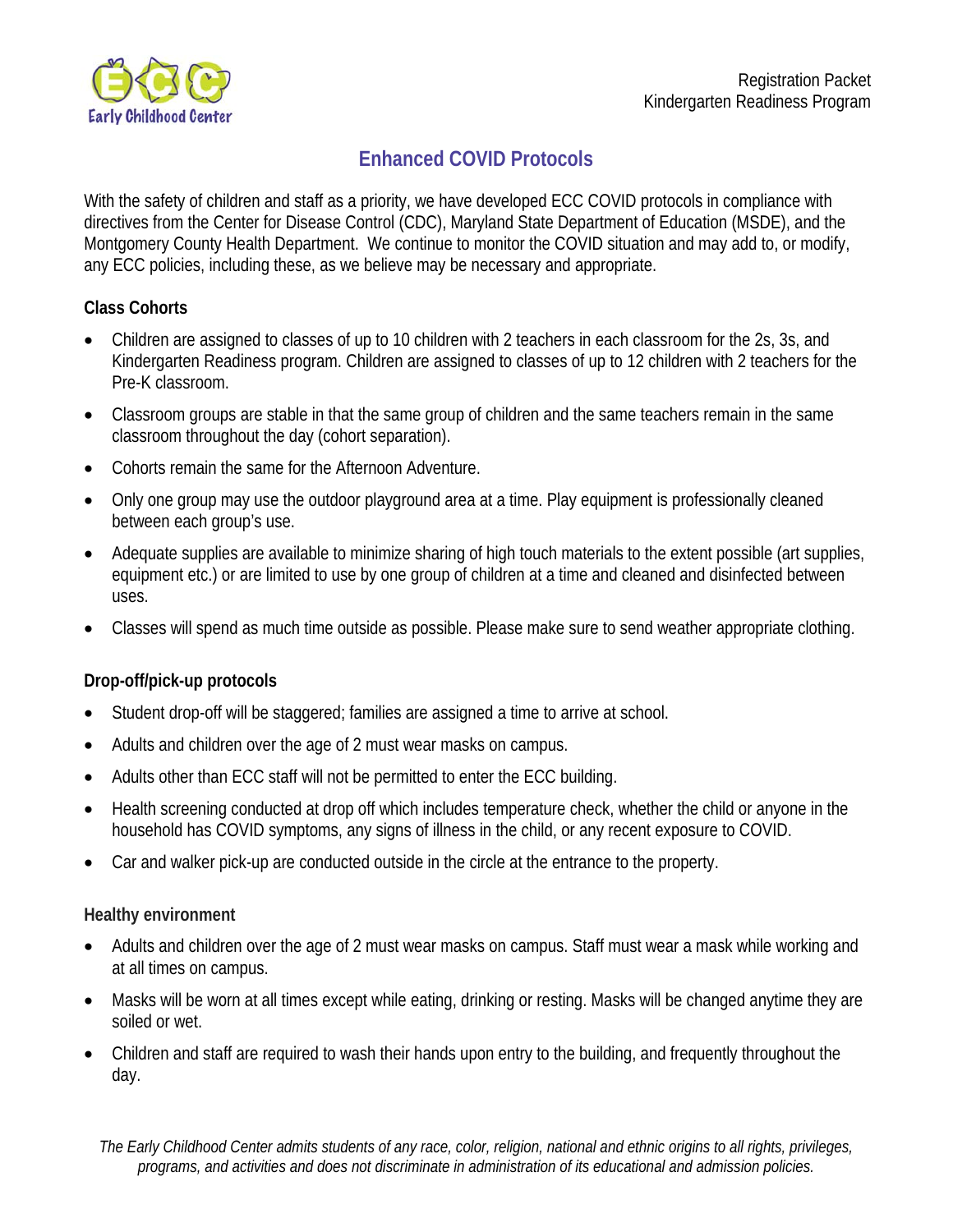

- Classroom windows are kept open, to the extent practical, to increase air flow. Air purifiers have also been added to each classroom.
- High-touch surfaces, such as door handles, light switches, faucets, toilets seats and handles are disinfected frequently. Bathrooms are thoroughly cleaned between each class.
- Classroom materials and toys are sanitized daily.

#### **COVID symptom communication**

- In the event that someone in the school community shows symptoms of COVID-19 or receives a positive test result, the director will call the County Health Department and MSDE Office of Child Care. The Health Department will review the situation and advise the school about procedures to follow, and if necessary, the length of closure of the facility and any quarantine requirements for staff, children and families. The director will then notify parents of any such directives.
- Families must promptly notify the school in the event that a child or any member of the child's household(s) will be traveling outside of the United States or to any location (including within the United States) that is experiencing a substantial number of cases. If a family travels to a state with a COVID-19 test positivity rate above 10% or a case rate above 20 per 100,000 the family will need to quarantine or submit PCR test results before returning to school.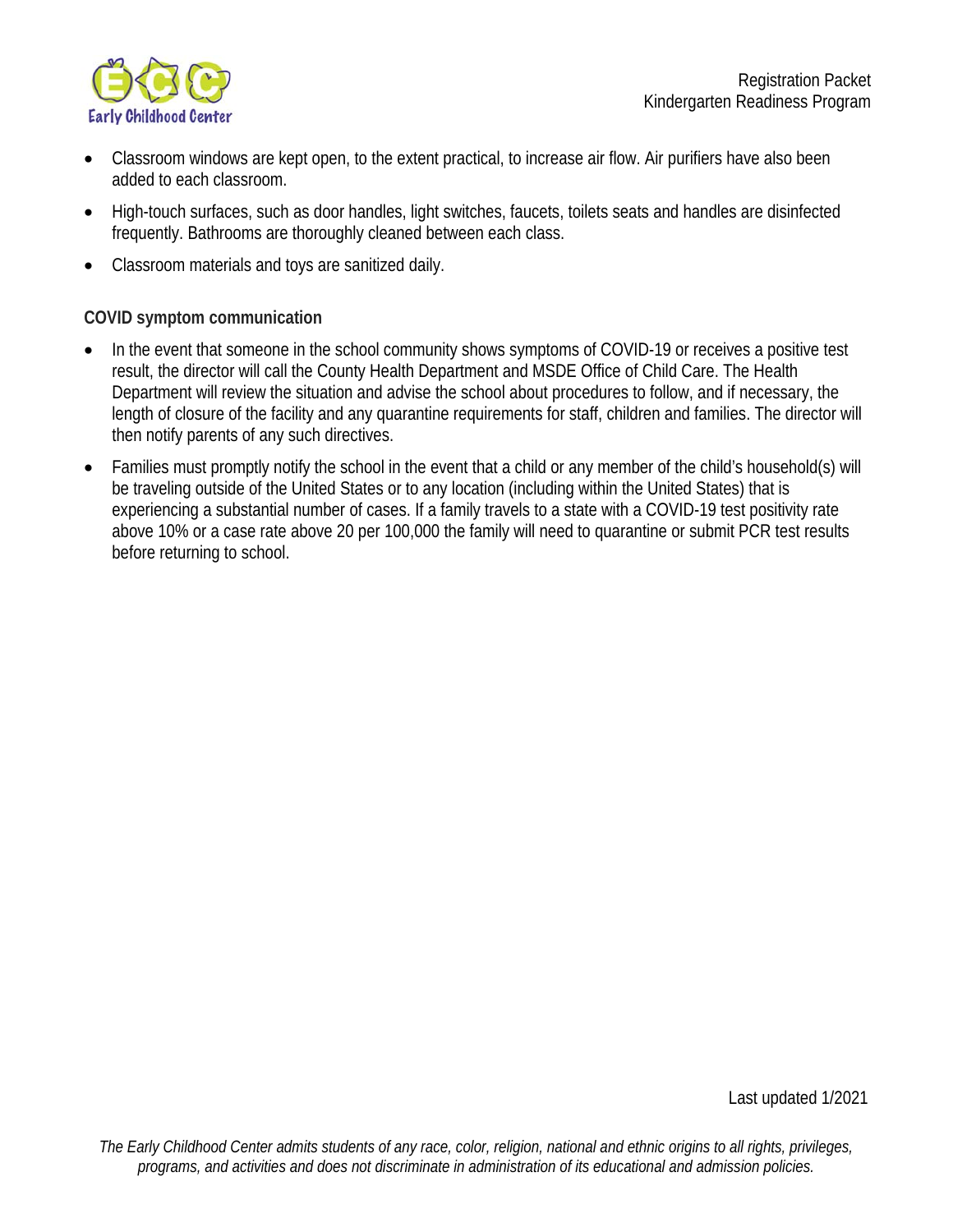

## **Tuition**

- **Tuition Payment 1 is due at registration. Tuition Payment 2 will be due April 1.**
- **Sibling Tuition Rate:** When registering more than one child from the same family, the older child will be charged full tuition. Each child, thereafter, will receive a 5% discount in tuition.
- **Unitarian Universalist Congregation of Rockville (UUCR) Discount:** Members of UUCR will receive a 5% discount in tuition for one child in the family. When registering more than one child in the same family, the discount will apply only to the younger child. We will not be able to combine with sibling discount.
- **There is no additional supply fee. Supplies for each child are included in the tuition payment plan.**

# **KINDERGARTEN READINESS PROGRAM**

- This program is designed for children who will be kindergarten eligible as of September 1, 2021 and have not attended school this school year.
- The program will run in-person, April 6, 2021-June 9, 2021, Monday-Friday, 9:00am-12:20 pm

### **Payments**

The total tuition of the Kindergarten Readiness Program is \$2100.

- At Registration: Payment of \$1150 (Registration Fee \$100 and Tuition Payment 1 \$1050)
- April 1: Tuition Payment 2, \$1050